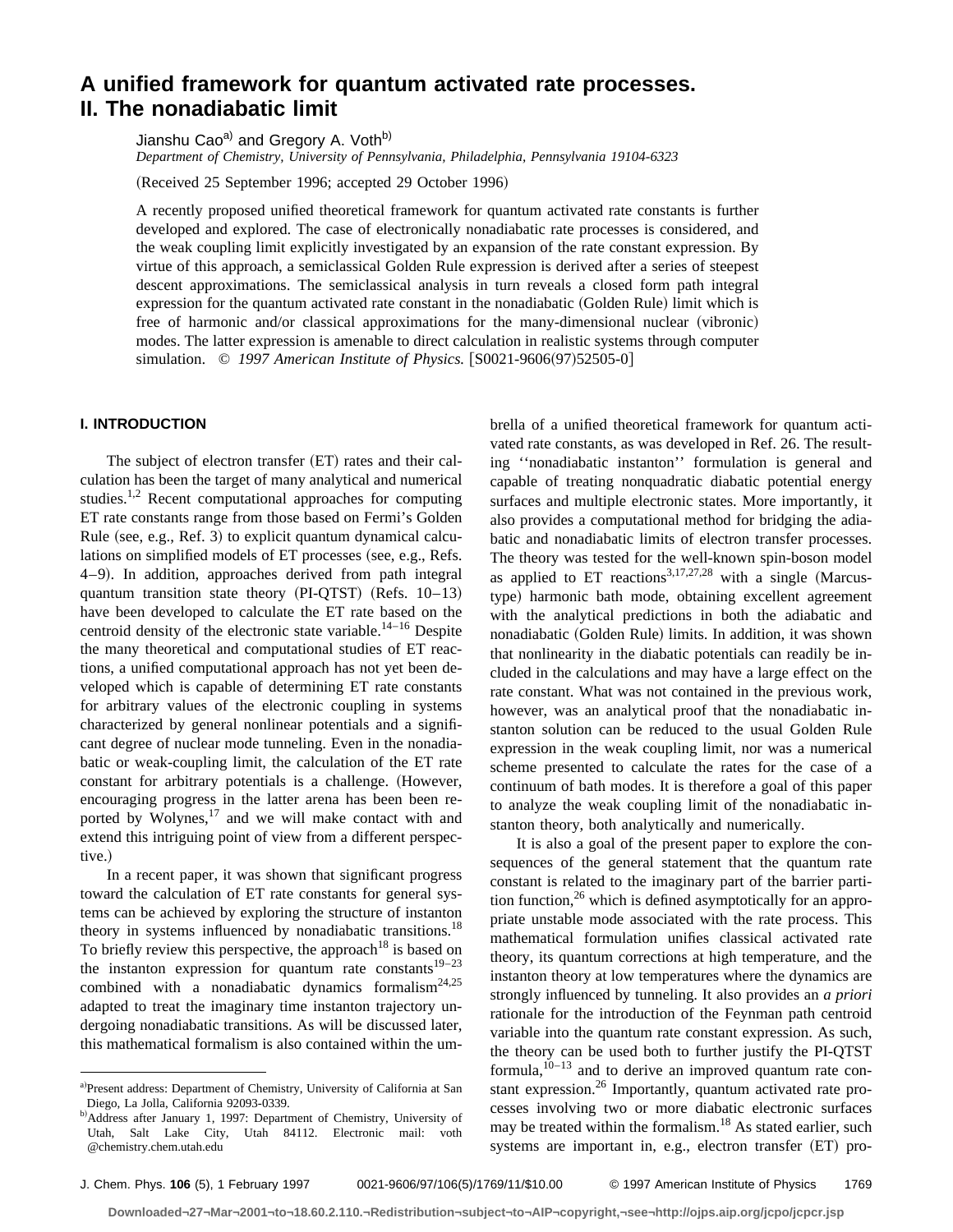cesses which are of broad interest to the chemistry community.

The nonadiabatic (weak coupling) limit of the two-state quantum activated rate formula will be explored in the present paper within the context of the framework presented in Ref. 26. The focus will be on the weak coupling (Golden Rule) limit, so that the partition function can be expanded in terms of the nonadiabatic coupling constant. A sequence of steepest descent approximations<sup>29</sup> will be carried out to derive a semiclassical formula of the Golden Rule rate constant and to reveal the origin of the imaginary part of the barrier partition function in the weak coupling regime. The result, when applied to the spin-boson model, is shown to recover the familiar rate formula for the spin-boson model, but the semiclassical expression also holds for more general nonlinear diabatic potential surfaces. The imaginary part of the barrier partition function is again shown to be the key concept in the latter approach. This term, which naturally arises from a steepest descent evaluation of the appropriate integral, is then shown to lead to a formula for the nonadiabatic (Golden Rule) rate constant which does not rely on assumptions for the vibronic modes (e.g., harmonic and/or classical). In addition, the final expression can be readily evaluated in computer simulations of realistic systems using imaginary time Feynman path integrals. The exponential (Arrheniustype) term in the formula is the same as one proposed by Wolynes, $^{17}$  so in the end it will have been derived from two complementary perspectives. Importantly, however, the present approach also provides an expression for the preexponential factor so that actual nonadiabatic ET *rate constants*, not only activation free energies, can now be calculated in realistic path integral simulations, again being free of any assumptions about the vibronic mode character.

The present paper is organized as follows: The overall theoretical framework for quantum activated rate constants is presented in Sec. II, with the general concepts outlined in Sec. II A and the nonadiabatic instanton solution reviewed in Sec. II B. The nonadiabatic (weak coupling) limit of the theory is then derived semiclassically in Sec. II C and applied to the spin-boson model in Sec. II D. The implications of the analysis for the broader context of the rate constant calculation from a path integral formalism is next presented in Sec. III, while a numerical example is given in Sec. IV. Concluding remarks are found in Sec. V.

# **II. THEORY**

### **A. Unified framework for quantum activated rate constants**

The theory of quantum rate constants developed in Ref. 26 is centered around the concept of a ''barrier partition function," and in particular its imaginary part. This quantity arises from an asymptotic treatment of the partition function in the barrier region, the exact nature of which depends on the temperature of the system. Generally speaking, the quantum reactive flux can then be expressed  $as^{26}$ 

 $F \approx \nu \text{ Im } Z_b,$  (2.1)

where  $\nu$  is a simple prefactor, given by  $1/\hbar \beta$  in the instanton limit,<sup>26</sup> and Im  $Z_b$  is the imaginary part of the barrier partition function. In the following discussion of two-state systems, the latter function will first be analyzed in the instanton limit, and then in the nonadiabatic (Golden Rule) limit. The central theme in both cases is the identification of a steepest descent integration mode that yields the imaginary part of the partition function. This mode is the *unstable* or *reactive* mode. It has a clear interpretation in the classical, or nearlyclassical, limit as the reaction coordinate mode at the free energy saddle point (i.e., transition state), but in the various quantum regimes it becomes more abstractly defined.<sup>26</sup> Nevertheless, the perspective of an unstable saddle point mode giving the imaginary part of the barrier partition function unifies many different results in quantum activated dynamics. More importantly, it helps to justify<sup>26</sup> new formulations such as PI-QTST and the path integral Golden Rule rate expression developed in Sec. III.

#### **B. Nonadiabatic instanton formalism**

Within the context of Eq.  $(2.1)$ , we first consider the full nonadiabatic instanton solution, $18$  which is applicable to systems having arbitrarily large off-diagonal couplings between the diabatic states. The general electron transferlike Hamiltonian for a many-body, multilevel system is given by

$$
H = K(\dot{\mathbf{q}}) + V_d(\mathbf{q}),\tag{2.2}
$$

where  $K(\dot{\mathbf{q}})$  is the kinetic energy term for the the collection of *N* nuclear degrees of freedom for the system of interest, and  $V_d(\mathbf{q})$  is the potential defined on an electronic diabatic basis set, i.e., $^{18,30}$ 

$$
V_d(\mathbf{q}) = \sum_{\mu} |\mu\rangle V_{\mu}(\mathbf{q}) \langle \mu| + \sum_{\mu} \sum_{\nu > \mu} V_{\mu\nu}(\mathbf{q})
$$
  
 
$$
\times (|\mu\rangle \langle \nu| + |\nu\rangle \langle \mu|). \tag{2.3}
$$

The terms  $V_p(\mathbf{q})$  here are the diabatic potentials, and the function  $V_{\mu\nu}(\mathbf{q})$  is the coupling matrix element between the  $\mu$ th and  $\nu$ th diabatic surfaces. The latter function is assumed to be real.

In two earlier papers,  $18,26$  we have argued that the the desired quantum activated rate constant *k* can be written in terms of imaginary time quantities as

$$
k \approx \frac{1}{\hbar \beta Z_{\mu}} \operatorname{Im} Z_{\mu\nu},\tag{2.4}
$$

where  $Z_{\mu}$  is the partition function of the reactant state and  $Z_{\mu\nu}$  is the transitional, or "barrier," contribution to the partition function [cf. Eq.  $(2.1)$ ], given by<sup>18</sup>

$$
Z_{\mu\nu} = \int d\mathbf{q} \int d\mathbf{q}' \langle \mu, \mathbf{q} | \exp(-\beta H/2) | \nu, \mathbf{q}' \rangle
$$
  
 
$$
\times \langle \nu, \mathbf{q}' | \exp(-\beta H/2) | \mu, \mathbf{q} \rangle.
$$
 (2.5)

Here,  $\bf{q}$  and  $\bf{q}$ <sup>'</sup> are understood to be confined to the region of the wells of diabatic surfaces  $|\mu\rangle$  and  $|\nu\rangle$ , respectively.

Provided the effective barrier height is significantly larger than the thermal energy in the diabatic wells, the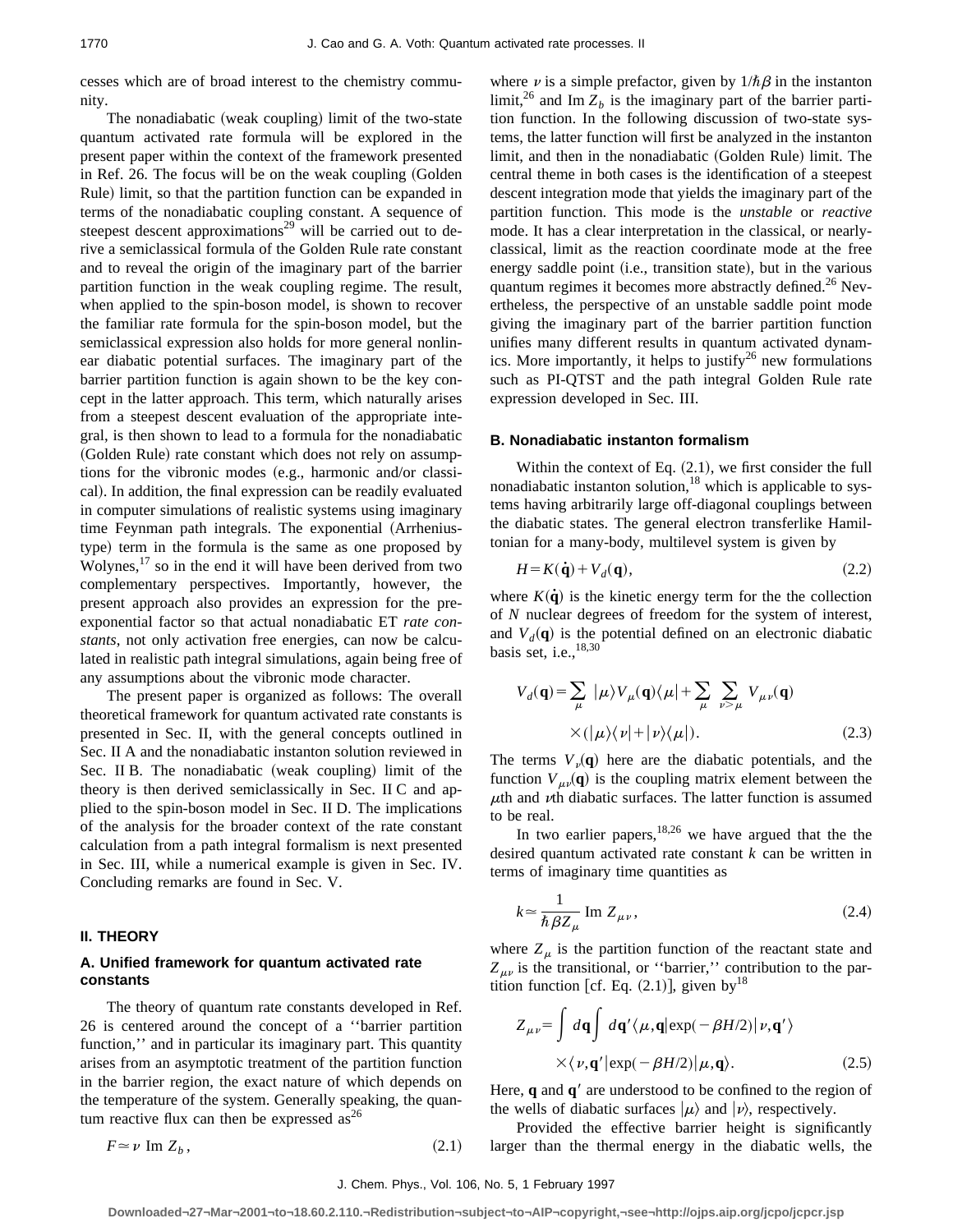steepest descent method can be applied to evaluate the imaginary part of  $Z_{\mu\nu}$ , which leads to the nonadiabatic instanton approximation for Eq.  $(2.4)$ . The details of the instanton solution in the adiabatic limit have been elaborated by others.<sup>19–23,31–33</sup> In Ref. 18, however, a computational methodology was proposed to evaluate the instanton rate constant in the most general case which *bridges* the adiabatic and nonadiabatic limits. It should also be noted that the expression in Eq.  $(2.5)$  is not actually required within the larger context of Eq.  $(2.1)$ , but it helps us in simplifying the nonadiabatic instanton formalism and in finding the instanton solution. [Stated differently, to evaluate Eq.  $(2.1)$  one can always find the instanton solution to evaluate  $\text{Im } Z_b$ , including the nonadiabatic transitions. Equation  $(2.5)$  is simply written so as to help isolate that solution.]

To proceed with the instanton solution of the rate constant, the imaginary time propagator in Eq.  $(2.5)$  is separated into the wave function propagation of the diabatic levels and the propagation arising from the kinetic energy term *K*, giving rise to the path integral

$$
Z_{\mu\nu} = \int \mathcal{D}\mathbf{q}(\tau) \exp\left[-\frac{1}{\hbar} \int_0^{\hbar\beta} d\tau \frac{1}{2} \dot{\mathbf{q}}(\tau) \cdot \mathbf{m} \cdot \dot{\mathbf{q}}(\tau)\right] \times T_{\mu\nu} [\hbar \beta, \hbar \beta/2, \mathbf{q}(\tau)] T_{\nu\mu} [\hbar \beta/2, 0, \mathbf{q}(\tau)], \quad (2.6)
$$

where **m** is the mass matrix. The quantity  $T_{\nu\mu}$  is the overlap between the initial diabatic state  $|\mu\rangle$  and the final diabatic state  $|\nu\rangle$ . The Bloch equation can be introduced to describe the evolution of the imaginary time electronic state propagator, i.e.,

$$
-\frac{\partial u(\tau,\tau')}{\partial \tau} = V_d[\mathbf{q}(\tau)]u(\tau,\tau'),\tag{2.7}
$$

so that

$$
T_{\nu\mu}[\tau,\tau',\mathbf{q}(\tau)]=\langle\nu|u(\tau,\tau')|\mu\rangle,\tag{2.8}
$$

which is a functional of the system nuclear path  $q(\tau)$ . The imaginary time interval in Eq. (2.6) satisfies  $0 \le \tau \le \hbar \beta$ .<sup>34</sup>

The stationary path of the Hamiltonian in Eq.  $(2.2)$  consists of the nuclear instanton trajectory and the selfconsistent electronic wave function propagation in imaginary time arising from the coupling of the two subsystems. Following Pechukas,  $24,25$  who was the first to provide a stationary phase prescription for a self-consistent classical-like trajectory and time-dependent wave function based on Feynman's path integral formulation of quantum dynamics, we have developed a similar theory for the nonadiabatic quantum instanton solution so as to provide a means for calculating the electron transfer rate constant under general conditions.<sup>18</sup> Along these lines, an application of the steepest descent approximation to Eq.  $(2.6)$  leads to the equation of motion for the nuclear instanton coordinates<sup>18</sup>

$$
\mathbf{m} \cdot \frac{d^2 \mathbf{q}(\tau)}{d\tau^2} = \left\langle \frac{\partial H_d[\mathbf{q}(\tau)]}{\partial \mathbf{q}(\tau)} \right\rangle_d, \tag{2.9}
$$

which is to be solved together with Eq.  $(2.7)$  to obtain the nonadiabatic instanton trajectory. Here, the quantum average  $\langle \cdots \rangle_d$  is defined in Appendix A and is a functional of the nuclear path  $q(\tau)$ . Because of the time reversal property of the amplitudes  $T_{\nu\mu}$  and  $T_{\mu\nu}$ , the instanton trajectory is symmetric with respect to the imaginary time  $\hbar\beta/2$ . The same property holds true for the wave function.

To complete the instanton analysis, the second order functional derivative must be evaluated along the instanton trajectory.25,29 The infinite set of eigenvalues of this functional derivative matrix contains a zero eigenvalue corresponding to the translationally invariant mode and a negative eigenvalue corresponding to the unstable mode.<sup>21,26,35</sup> In Appendix A, the appropriate treatment is summarized. One then arrives at the nonadiabatic instanton solution for the quantum activated rate constant, i.e., $^{18}$ 

$$
k \approx \frac{1}{Z_{\mu}\hbar \beta} \left(\frac{W}{2\pi\hbar D}\right)^{1/2} \exp(-S_{\text{inst}}/\hbar), \tag{2.10}
$$

where *W* and  $S_{inst}$  are the work and the action, respectively, along the instanton trajectory, and *D* is a properly normalized determinant of the second order derivative matrix, excluding the zero eigenvalue (cf. Appendix A). In Ref. 18, the notation ''Im'' is understood to be contained in the definition of  $Z_{\mu\nu}$ , and the reader should note the misprint in Eq.  $(2.21)$ of that paper in which the prefactor  $(\hbar \beta Z_{\mu})^{-1}$  is missing from the rate constant expression.

#### **C. The weak coupling limit**

In the limit of weakly coupled diabatic surfaces, the full nonadiabatic instanton solution is not necessary. In fact, the imaginary barrier partition function concept embodied in Eq.  $(2.1)$  leads to more straightforward approach. The strategy is to analyze the barrier partition function in the weak coupling limit through the steepest descent approximation. Here, we specialize to the two-state case with a coordinateindependent off-diagonal coupling, but the analysis can be readily generalized.

In the limit of small  $V_{\mu\nu}$ , the partition function can in general be expanded in terms of this parameter, resulting in the expression

$$
Z = \text{Tr}\left\{ e^{-\beta \hat{h}_0} \hat{T} \exp\left[ -\frac{1}{\hbar} \int_0^{\hbar \beta} d\tau (e^{\hat{h}_0 \tau/\hbar} \hat{\Delta}_{\mu \nu} e^{-\hat{h}_0 \tau/\hbar}) \right] \right\}
$$
  

$$
= \sum_{\mu} Z_{\mu} + \frac{1}{\hbar^2} \sum_{\mu} \sum_{\nu \neq \mu} V_{\mu \nu}^2 \int_0^{\hbar \beta} d\tau_1 \int_0^{\tau_1} d\tau_2
$$
  

$$
\times \text{Tr}_c[e^{-h_{\mu}(\hbar \beta - \tau_1)/\hbar} e^{-h_{\nu}(\tau_1 - \tau_2)/\hbar} e^{-h_{\mu} \tau_2/\hbar}] + \cdots , \tag{2.11}
$$

where  $\hat{\Delta}_{\mu\nu} = V_{\mu\nu}(|\mu\rangle\langle\nu| + |\nu\rangle\langle\mu|), \ \hat{h}_0 = \sum_{\mu} |\mu\rangle h_{\mu}(|\mu|)$  with  $h_{\mu} = K(\dot{\mathbf{q}}) + V_{\mu}(\mathbf{q})$ . Also,  $Z_{\mu} = \text{Tr}_{c} e^{-\beta h_{\mu}}$  is the partition function of the  $\mu$ th diabatic surface, "Tr<sub>c</sub>" denotes the coordinate-space trace, and  $\hat{T}$  is the imaginary time-ordering operator. Clearly, one of the first summation terms of Eq.  $(2.11)$  can be identified as the reactant partition function,  $Z<sub>n</sub>$ . On the other hand, the second term of Eq.  $(2.11)$ , which will be denoted by  $Z_2$ , must somehow contain the contribution to the imaginary time transition element in the weak coupling

#### J. Chem. Phys., Vol. 106, No. 5, 1 February 1997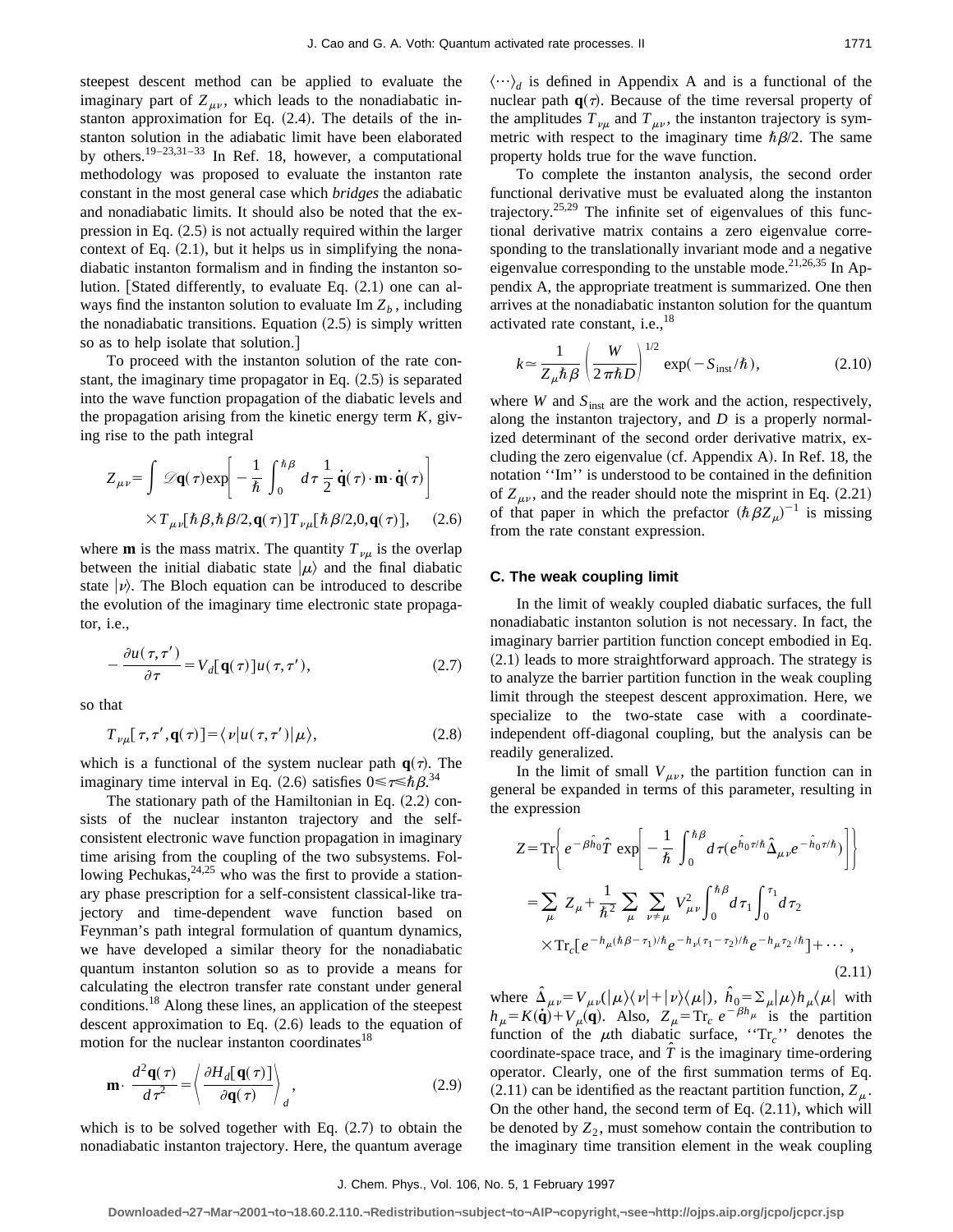limit if the theory outlined in Sec. II A is to hold together. More specifically, the imaginary part of  $Z_2$ , if it exists, must be associated with the imaginary part of the ''barrier partition function,"  $Z_h$ , in Eq. (2.1). Recall that by definition the imaginary part of the barrier partition function is defined to arise from the steepest descent treatment of some key integration variable or ''saddle point mode,''<sup>26</sup> whether it be the classical reactive mode at high temperature, the instanton fluctuation mode at low temperature, or the path centroid mode in PI-QTST. Our purpose here is to discover the origin of the quantum saddle point mode in the weak coupling limit. To be consistent then, a steepest descent treatment will be carried out for all possible integrations to see what this perspective reveals.

Due to the periodicity of the trace implied in Eq.  $(2.11)$ , the integrand of  $Z_2$  is invariant with respect to one of the integral variables,  $\tau_1$  or  $\tau_2$ , i.e., it depends only on  $\tau=\tau_1-\tau_2$ . Therefore,  $Z_2$  can be rewritten as

$$
Z_{2,\mu\nu} = \beta V_{\mu\nu}^2 \frac{1}{\hbar} \int_0^{\hbar \beta} d\tau \operatorname{Tr}_c(e^{-h_{\mu}\tau'/\hbar}e^{-h_{\nu}\tau/\hbar}), \qquad (2.12)
$$

where  $\tau' = \hbar \beta - \tau$  and the subscript  $\mu \nu$  has been added to  $Z_{2,\mu\nu}$  to denote the contribution from the coupling between the  $\mu$ th and  $\nu$ th diabatic surfaces.

A steepest descent (i.e., semiclassical) approximation can now be applied for the imaginary time path integrals involving the nuclear coordinates **q**, giving

$$
\begin{split} \operatorname{Tr}_{c}(e^{-h_{\mu}\tau^{\prime}/\hbar}e^{-h_{\nu}\tau/\hbar}) \\ &= \int d\mathbf{q}_{1} \int d\mathbf{q}_{2} \langle \mathbf{q}_{1}|e^{-h_{\mu}\tau^{\prime}/\hbar}|\mathbf{q}_{2}\rangle \langle \mathbf{q}_{2}|e^{-h_{\nu}\tau/\hbar}|\mathbf{q}_{1}\rangle \\ &\approx \frac{1}{2\pi\hbar} \int d\mathbf{q}_{1} \int d\mathbf{q}_{2} \sqrt{(\partial_{12}^{2}S_{\mu})(\partial_{12}^{2}S_{\nu})} \\ &\times \exp\{-[S_{\mu}(\tau^{\prime})+S_{\nu}(\tau)]/\hbar\}, \end{split} \tag{2.13}
$$

where  $\partial_{12}^2 S = \det(\partial^2 S / \partial \mathbf{q}_1 / \partial \mathbf{q}_2)$ . Here,  $S_\mu(\tau)$  [=  $S_\mu(\mathbf{q}_1, \mathbf{q}_2, \tau')$ ] is the classical action on the inverted potential surface of  $V_{\mu}(\mathbf{q})$  for a trajectory to go from  $\mathbf{q} = \mathbf{q}_2$  to  $\mathbf{q} = \mathbf{q}_1$  in the time interval  $\tau'$ , and  $S_{\nu}(\tau)$ [= $S_{\nu}(\mathbf{q}_2, \mathbf{q}_1, \tau)$ ] is the classical action on the inverted potential surface of  $V_p(\mathbf{q})$  for a trajectory to go from  $\mathbf{q} = \mathbf{q}_1$  to  $\mathbf{q} = \mathbf{q}_2$  in the time interval  $\tau$ . Next, the steepest descent approximation is again employed to evaluate the integrals over the path endpoint variables  $\mathbf{q}_1$  and  $\mathbf{q}_2$ , giving

$$
\operatorname{Tr}_c(e^{-h_\mu \tau'/\hbar}e^{-h_\nu \tau/\hbar}) \simeq P \exp[-S_{\mu\nu}(\tau)/\hbar],\tag{2.14}
$$

where  $S_{\mu\nu}(\tau) = S_{\mu}(\tau') + S_{\nu}(\tau)$  and the prefactor *P* is given by

$$
P = \sqrt{\frac{\partial_{12}^2 S_{\mu} \partial_{12}^2 S_{\nu}}{\partial_{11}^2 S_{\mu\nu} \partial_{22}^2 S_{\mu\nu} - \partial_{12}^2 S_{\mu\nu} \partial_{21}^2 S_{\mu\nu}}}
$$
(2.15)

with  $\partial_{11}^2 S = \det(\partial^2 S / \partial \mathbf{q}_1 \partial \mathbf{q}_1)$  and similar definitions apply for the other determinants. Here, the actions  $S_n$ ,  $S_v$ , and  $S_{uv}$  are evaluated at the stationary values of  $\mathbf{q}_1$  and  $\mathbf{q}_2$  which satisfy

$$
\frac{\partial S_{\mu}(\tau')}{\partial \mathbf{q}_1} + \frac{\partial S_{\nu}(\tau)}{\partial \mathbf{q}_1} = 0
$$
\n(2.16)

and

$$
\frac{\partial S_{\mu}(\tau')}{\partial \mathbf{q}_2} + \frac{\partial S_{\nu}(\tau)}{\partial \mathbf{q}_2} = 0, \tag{2.17}
$$

i.e., the momentum is continuous at the surface switching times. The above equation implies a closed path in the phase space of  $(q, p)$  but a discontinuous path on the potential surface because at positions  $q_1$  and  $q_2$  the stationary classical trajectory jumps from the  $\mu$ th surface to the  $\nu$ th surface, or vice versa.

Interestingly enough, the above steepest descent analysis of the coordinate integrations has not yet defined an imaginary part for the term  $Z_{2,n\nu}$  in Eq. (2.12). Therefore, we now explore the final integration variable—over the imaginary time  $\tau$ —from the steepest descent perspective. Ignoring the  $\tau$ -dependence of the prefactor in Eq.  $(2.14)$ , one finds the stationary condition for the imaginary time integration to be given by

$$
\frac{\partial S_{\mu}(\hbar \beta - \tau_{\rm st})}{\partial \tau_{\rm st}} + \frac{\partial S_{\nu}(\tau_{\rm st})}{\partial \tau_{\rm st}} = 0
$$
\n(2.18)

which in turn implies

$$
E_{\mu}(\tau_{\rm st}') = E_{\nu}(\tau_{\rm st}),\tag{2.19}
$$

where  $\tau'_{st} = \hbar \beta - \tau_{st}$ . This condition insures that the trajectory segments have a continuous energy.

After imposing the above equality on the stationary conditions Eqs.  $(2.16)$  and  $(2.17)$ , one finds

$$
V_{\mu}(\mathbf{q}_1) = V_{\nu}(\mathbf{q}_1),\tag{2.20}
$$

and

$$
V_{\mu}(\mathbf{q}_2) = V_{\nu}(\mathbf{q}_2),\tag{2.21}
$$

which describes a closed classical path in the upside down potential surface of duration  $\tau_{\rm st}$  on potential  $V_{\nu}$  and  $\hbar\beta - \tau_{\rm st}$ on potential  $V_{\mu}$ . In the weak coupling limit, the instanton trajectory is therefore recovered with a unique choice of  $\tau_{st}$ . Since the nonadiabatic instanton trajectory is now reduced to an adiabatic instanton trajectory on the cusped potential connecting the two diabatic surfaces at their intersection, the self-consistency of the nuclear trajectory and the electronic wave function is explicitly solved.

The stationary-phase evaluation of Eq.  $(2.12)$  can now be completed to yield

$$
Z_{2,\mu\nu} \simeq iPV_{\mu\nu}^2 \frac{\beta}{\hbar} \left( \frac{2\,\pi\hbar}{|d^2S/d\,\tau^2|_{\rm st}} \right)^{1/2} \exp(-S/\hbar),\qquad(2.22)
$$

where  $S = S_{\mu\nu}(\tau_{st})$ . The purely imaginary character of this quantity results from the fact that stationary variable  $\tau_{st}$  corresponds to the saddle point of the imaginary time integration and, as such, gives rise to the imaginary part of the partition function to lowest nonzero order in the nonadiabatic coupling. This is the key insight which leads us to the more computationally useful path integral formulation of Golden Rate rate constants presented in the next section.

To be consistent with the semiclassical treatment of the barrier partition function, the reactant partition function can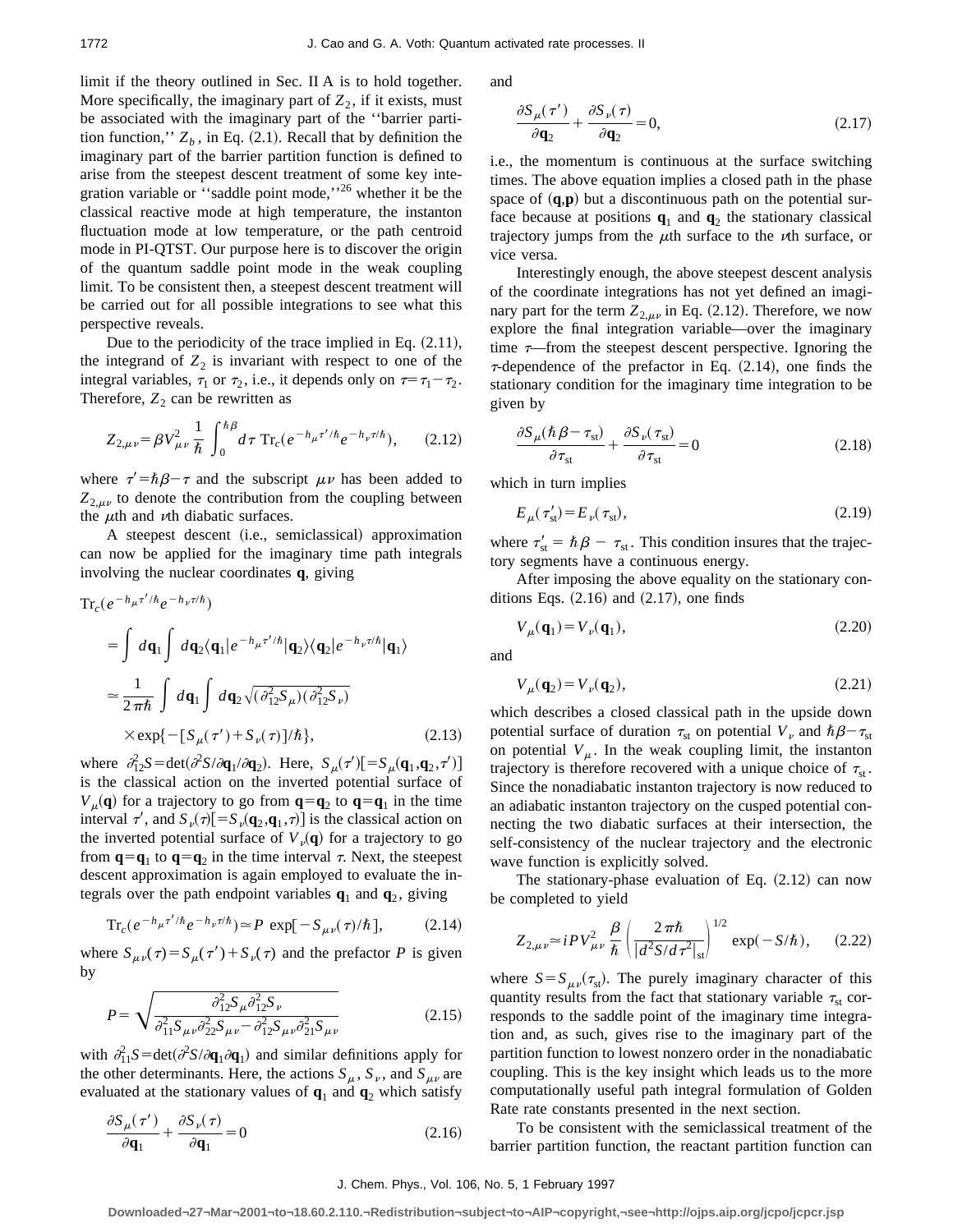also be evaluated in a similar fashion. Assuming a single minimum in the reactant diabatic surface, the steepest descent approximation yields a solution

$$
Z_{\mu} \simeq P_0 \exp(-\beta V_0), \tag{2.23}
$$

where  $V_0$  is the potential minimum  $[=V(\mathbf{q}_0)]$  and the prefactor  $P_0$  is defined as

$$
P_0 = \frac{1}{\det[2\sinh(\hbar\beta\sqrt{\mathbf{K}}/2)]}.
$$
 (2.24)

Here,  $\mathbf{K} = \partial^2 V(\overline{\mathbf{q}}_0)/\partial \overline{\mathbf{q}} \partial \overline{\mathbf{q}}$  is the mass-scaled force constant matrix, expanded around the reactant minimum  $q_0$ . The above expression is exact in the harmonic limit and reasonably accurate in the anharmonic limit.

The substitution of Eqs.  $(2.22)$ – $(2.23)$  into the definition of the quantum activated rate in Eq.  $(2.1)$  leads to the semiclassical expression

$$
k \simeq \left(\frac{V_{\mu\nu}}{\hbar}\right)^2 \left(\frac{2\,\pi\hbar}{|d^2S/d\,\tau^2|_{\rm st}}\right)^{1/2} \,\exp[-S(\,\tau_{\rm st})/\hbar + \beta V_0],\tag{2.25}
$$

where it has been assumed that the prefactors  $P$  and  $P_0$  are weakly dependent on coordinates so in the region of interest the two are approximately the same, i.e.,  $P \approx P_0$ . This form of the quantum nonadiabatic rate constant results from a sequence of steepest descent approximations to the formula in Eq.  $(2.1)$ . It is therefore a semiclassical Golden Rule rate constant expression. Yet, the derivation is quite general, obtained without invoking the linear response (i.e., harmonic) or classical bath approximations. Most importantly, in this derivation, suitable for the weak coupling nonadiabatic limit, the critical unstable saddle point mode is in the *imaginary time integration*. This point will be revisited in Sec. III, however, a few comments on the semiclassical Golden Rule expression  $[Eq. (2.25)]$  are first in order.

It is well-known that nonadiabatic electron transfer rates for a classical nuclear system can be cast in terms of a Landau–Zener-type frequency factor and an Arrhenius exponential factor, i.e.,

$$
k_{\rm cl} = f e^{-\beta \Delta F},\tag{2.26}
$$

where  $\Delta F$  is the free energy difference between the reactant minimum and the barrier top  $[i.e., at the cusp where$  $V(q) \equiv V_h$ . Clearly, in the rate expression in Eq. (2.25) the instanton action modifies the exponent, and all the nonexponential factors correspond to the frequency factor  $f$ . Since  $S(\tau_{st})/\hbar \langle BV_b$ , it can be concluded that the quantum rate in Eq.  $(2.25)$  will be enhanced by quantum tunneling effects, as expected.

The form of Eq.  $(2.25)$  also suggests a numerical semiclassical scheme to calculate the quantum nonadiabatic rate constant. First, one would construct the cusped adiabatic potential by locating the intersection of the diabatic surfaces; next, one would find the instanton trajectory with the corresponding  $\tau_{st}$  and *S*( $\tau_{st}$ ), then one would calculate a closed trajectory on the discontinuous cusped potential for  $S(\tau_{st} + \delta)$ <br>and  $S(\tau_{st} - \delta)$ , respectively; and finally, with and  $S(\tau_{st}-\delta)$ , respectively; and finally, with

 $|d^2S/d\tau^2|_{st} = [S(\tau_{st}+\delta) + S(\tau_{st}-\delta) - 2S(\tau_{st})]/\delta^2$ , one would evaluate the rate constant from Eq.  $(2.25)$ . As it turns out, a direct path integral approach seems more promising than the semiclassical calculation just outlined, and this will be described in the next section. Before doing that, however, a consideration of the well-known spin-boson model is in order to insure that the standard expression for the nonadiabatic rate constant in that case is recovered using the present theoretical formalism.

#### **D. Analysis of the spin-boson model**

The spin-boson model serves as the primary model for investigating nonadiabatic transitions because it is thought to capture the main features of, e.g., electron transfer reactions, while retaining a relative degree of simplicity. It is described by the Hamiltonian

$$
H = \Delta \sigma_x + \sum_{i=1}^{N} \frac{1}{2} m_i \dot{q}_i^2 + \sum_{i=1}^{N} \frac{1}{2} m_i \omega_i^2 \left( q_i - \sigma_z \frac{c_i}{m_i \omega_i^2} \right)^2, \tag{2.27}
$$

where  $\sigma$  is the Pauli spin matrix,  $\Delta(=V_{\mu\nu})$  is one-half the tunnel splitting. Here, the set of coordinates  ${q_i}$  constitutes the nuclear coordinates, i.e., the boson modes, with frequencies  $\{\omega_i\}$ , masses  $\{m_i\}$ , and coupling constants  $\{c_i\}$ . It can be shown that the influence of the nuclear coordinates on the electronic dynamics (the two-state spin variable) can be described by the spectral density, given in discrete form by<sup>23</sup>

$$
J(\omega) = \frac{\pi}{2} \sum_{j=1}^{N} \frac{c_j^2}{\omega_j} \delta(\omega - \omega_j),
$$
 (2.28)

which in the classical limit is related to an appropriate friction kernel.

Substitution of the above Hamiltonian into the expression in Eq.  $(2.12)$  yields

$$
Z_2 = \Delta^2 \frac{\beta}{\hbar} \int_0^{\hbar \beta} d\tau e^{-\Phi(\tau)/\hbar}, \qquad (2.29)
$$

where the imaginary time action factor reads

$$
\Phi(\tau) = \frac{4}{\pi} \int d\omega \frac{J(\omega)}{\omega^2} \left[ \coth(b/2) - \coth(b/2 - \omega \tau) \right]
$$
\n(2.30)

with  $b = \hbar \beta \omega$ . For the spin-boson model the steps leading to Eqs.  $(2.29)$  and  $(2.30)$  involve no approximations since the steepest descent analysis and the cancellation of the prefactor *P* in Eq.  $(2.14)$  with  $P_0$  in Eq.  $(2.23)$  are exact in this case.

Because of the spatial symmetry of the Hamiltonian [Eq. (2.27)], the stationary phase point  $\tau_{st}$  is simply the middle point of the thermal path, i.e.,  $\tau_{st}=\hbar\beta/2$ . Then, the application of the rate formula in Eq.  $(2.25)$ , or equivalently in this case Eq.  $(2.1)$ , leads to

$$
k = \frac{\Delta^2}{\hbar} \left[ \frac{2}{\hbar \pi^2} \int d\omega \, \frac{J(\omega)}{\sinh(\hbar \beta \omega/2)} \right]^{-1/2}
$$

$$
\times \exp\left[ -\beta \int_0^\infty d\omega \, \frac{J(\omega)}{\pi \omega} \frac{\tanh(\hbar \beta \omega/4)}{(\hbar \beta \omega/4)} \right], \tag{2.31}
$$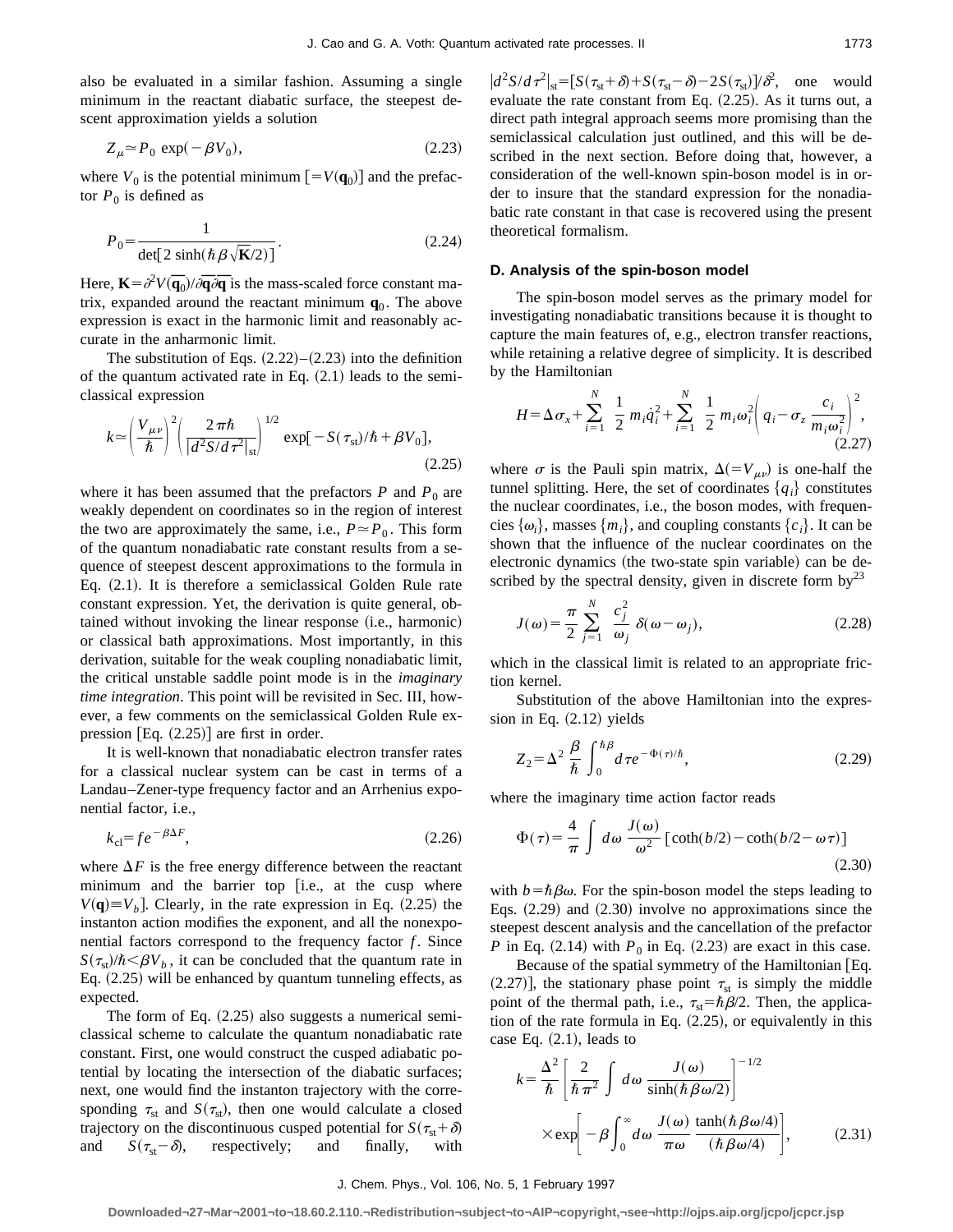which has been derived many times before and has been widely applied in theoretical and numerical studies of electron transfer processes (see, e.g., Ref. 3).

It should be noted that the imaginary time action  $\Phi(\tau)$ can also be obtained by integrating out the harmonic coordinates and coupling the spin variables at two different time slices with the influence functional. However, the semiclassical evaluation of the imaginary time action outlined in the previous section and applied here holds for more general cases, regardless of the linearity of the nuclear system. It should also be noted that in Ref. 31 the *adiabatic* instanton solution was solved for the spin-boson model on the cusped potential constructed in a similar way as in Eq.  $(2.25)$  (see also Appendix B of Ref.  $18$ ). Though the imaginary time action thus obtained is correct, the prefactor in the adiabatic solution does not reflect the nonadiabaticity of the rate process and hence leads to a very different result from the semiclassical prediction based on Eq.  $(2.25)$ .

# **III. PATH INTEGRAL EVALUATION OF THE GOLDEN RULE RATES**

As was demonstrated in the previous section and earlier publications,18,26 the imaginary part of the partition function directly gives rise to the rate constant if the dynamics can be properly described as an activated rate process. Simply using this fact, the semiclassical nonadiabatic rate expression in Eq.  $(2.25)$  can be derived in closed form based on Eq.  $(2.1)$ , the expansion of the partition function in Eq.  $(2.11)$ , and a sequence of semiclassical approximations. Interestingly, it becomes clear from that analysis that the imaginary time integration in Eq.  $(2.12)$  gives the leading imaginary part of the barrier partition function in the weak-coupling limit and, in turn, determines the nonadiabatic instanton trajectory. That is, it is the steepest descent evaluation of the integral over imaginary time  $\tau$  in Eq. (2.12) which results in the imaginary part of the partition function. In the weak coupling limit, the imaginary time  $\tau$  can thus be identified as the unstable quantum ''reactive mode'' variable just as the classical reaction coordinate and the quantum instanton are the reactive modes in the adiabatic high and low temperature limits, respectively.

Since the imaginary time  $\tau$  in the Golden Rule limit of nonadiabatic electron transfer processes becomes the unstable reactive mode variable giving rise to the imaginary part of the barrier partition function, it then follows that Golden Rule rate constants can be computed directly from Eqs.  $(2.1)$  and  $(2.12)$  without semiclassical approximations for the nuclear mode path integrals. Equation  $(2.12)$ , as it stands, represents a general form for the barrier partition function in the weak-coupling limit and thereby can serve as the starting point for a direct path integral evaluation of Golden Rule rate constants in general (i.e., nonquadratic) systems. To this end, a  $\tau$ -dependent partition function is now defined as

$$
Z(\tau) \equiv \mathrm{Tr}_c \left[ e^{-(\hbar \beta - \tau)h_\mu/\hbar} e^{-h_\nu \tau/\hbar} \right],\tag{3.1}
$$

which becomes  $Z_\mu$  if  $\tau=0$  and  $Z_\nu$  if  $\tau=\beta\hbar$ . Also, a free energy  $F(\tau)$  can be introduced as a function of the imaginary time  $\tau$  according to

$$
Z(\tau) \equiv \exp[-\beta F(\tau)]. \tag{3.2}
$$

The free energy is then expanded around its stationary point  $\tau_{st}$ , giving

$$
F(\tau) = F(\tau_{\rm st}) + \frac{1}{2} \frac{d^2 F(\tau_{\rm st})}{d \tau^2} (\tau - \tau_{\rm st})^2 + \cdots, \qquad (3.3)
$$

where the first derivative  $dF(\tau_{st})/d\tau$  vanishes because of the stationarity condition. Then, the steepest descent approximation for the imaginary time integration in  $Z_{2,\mu\nu}$  in Eq. (2.12) gives

$$
Z_{2,\mu\nu} \simeq i V_{\mu\nu}^2 \frac{\beta}{\hbar} \left( \frac{2\pi}{\beta |d^2 F/d\tau^2|_{\rm st}} \right)^{1/2} \exp[-\beta F(\tau_{\rm st})]. \tag{3.4}
$$

Here, the second derivative of the free energy is always negative, which will be more obvious once its explicit expression is derived in the next paragraph. Consequently, Eq.  $(3.4)$  can now be used in the universal rate expression in Eq.  $(2.1)$  to give

$$
k \approx \frac{V_{\mu\nu}^2}{\hbar^2 Z_{\mu}} \left( \frac{2\pi}{\beta |d^2 F/d\tau^2|_{\rm st}} \right)^{1/2} \exp[-\beta F(\tau_{\rm st})],\tag{3.5}
$$

which can be viewed as a general, closed-form Golden Rule rate formula. It should be noted that the application of Eq.  $(3.5)$  to the spin-boson Hamiltonian in Eq.  $(2.27)$  recovers the exact Golden Rule rate formula for that model in Eq.  $(2.31).$ 

The rate expression in Eq.  $(3.5)$  is clearly applicable to realistic computer simulations. To make this more explicit, the partition function  $Z(\tau)$  can be expressed in the framework of imaginary time Feynman path integrals as

$$
Z(\tau) = \int \cdots \int \mathcal{D}q(s) \exp\left\{-S_{\mu} [q(s)]/\hbar + \int_0^{\tau} ds \Delta V[q(s)]/\hbar \right\},
$$
 (3.6)

where  $\Delta V = h_{\mu} - h_{\nu}$  is the difference of the two diabatic energy surfaces and is assumed to be a function of coordinates only. Then, the first and second derivatives of the free energy in Eq.  $(3.3)$  can be explicitly evaluated, giving

$$
\frac{dF}{d\tau} = -\frac{1}{\hbar\beta} \left\langle \Delta V(\mathbf{q}) \right\rangle_{\tau},\tag{3.7}
$$

and

$$
\frac{d^2F}{d\tau^2} = -\frac{1}{\hbar^2 \beta} \left[ \langle \Delta V(\mathbf{q})^2 \rangle_\tau - \langle \Delta V(\mathbf{q}) \rangle_\tau^2 \right],\tag{3.8}
$$

where  $\langle f(\mathbf{q}) \rangle_{\tau}$  denotes a  $\tau$ -dependent thermal average or, explicitly,

#### J. Chem. Phys., Vol. 106, No. 5, 1 February 1997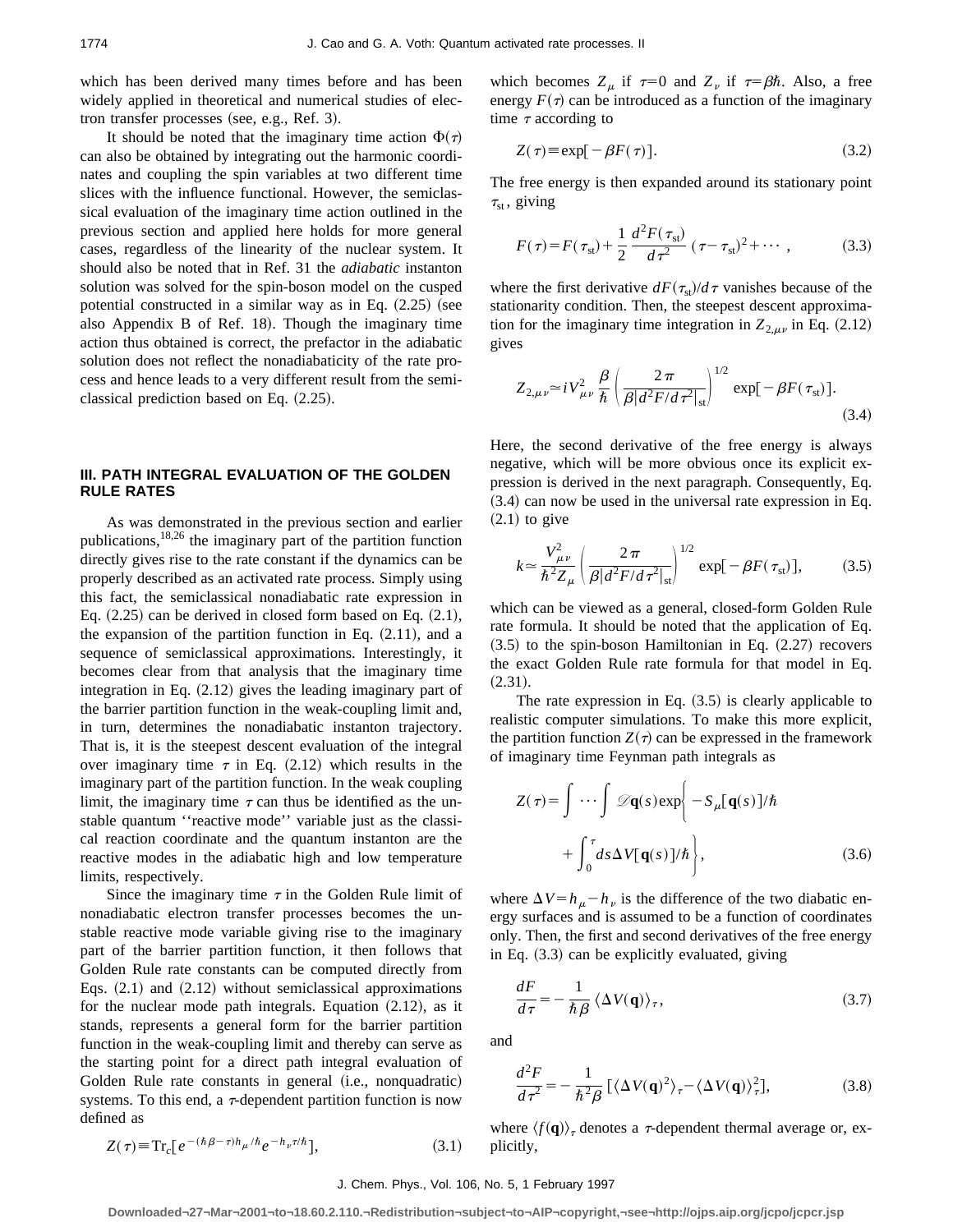$$
\langle f(\mathbf{q}) \rangle_{\tau} = \frac{\int \cdots \int \mathcal{D}\mathbf{q}(s) f[\mathbf{q}(\tau)] \exp\{-S_{\mu}[\mathbf{q}(s)]/\hbar + \int_{0}^{\tau} V[\mathbf{q}(s)] ds/\hbar\}}{\int \cdots \int \mathcal{D}\mathbf{q}(s) \exp\{-S_{\mu}[\mathbf{q}(s)]/\hbar + \int_{0}^{\tau} V[\mathbf{q}(s)] ds/\hbar\}}.
$$
\n(3.9)

Since the second derivative is always negative as indicated in Eq. (3.8), the stationary point  $\tau_{st}$  always corresponds to a maximum on the free energy curve  $F(\tau)$ , or equivalently, a minimum of the  $\tau$ -dependent partition function.

With the explicit expressions in Eqs.  $(3.5)$ – $(3.9)$  in hand, a numerical procedure to evaluate Golden Rule rate constants becomes possible. A path integral Monte Carlo simulation is employed to map out the  $\tau$ -dependent free energy surface  $F(\tau)$ , the maximum is identified, the second derivative is computed, and the rate is thus determined in closedform, including both the exponential and pre-exponential factors. The simplicity of this numerical prescription makes it applicable to a wide range of realistic processes  $(e.g., elec$ tron transfer) without assumptions for the functional form of the diabatic potentials or the classical vs quantum nature of the nuclear modes. In particular, the commonly employed practice of mapping the electron transfer system onto the spin-boson (harmonic bath) model is not necessary.

The complementary perspective of Wolynes<sup>17</sup> on this subject must certainly be noted. By writing the Golden Rule rate constant as  $k \propto \int_{-\infty}^{\infty} dt' e^{i\phi(t')}$  he argued that the integral would be dominated by a saddle point in purely imaginary time, giving rise to an expression for the quantum Arrheniustype exponential factor which is the same as the one derived above. This observation, he further suggested, could be exploited numerically with path integral Monte Carlo methods to calculate the quantum activation free energy in nonadiabatic systems. Wolynes' intuitive picture has now reappeared in the framework of the present paper and the unified rate expression in Eq.  $(2.1)$  evaluated in the weak-coupling limit. The present work goes one step further, however, in that a closed-form expression for the rate constant  $[Eq. (3.5)]$  has been derived. Furthermore, the weak coupling result is but a limiting case of the more general nonadiabatic instanton solution in Eq.  $(2.4).^{18}$ 

It should also be noted that the centroid density of the electronic state path variable  $\sigma(\tau)$  was first shown to give the correct activation energy for electron transfer by Gehlen and Chandler<sup>15</sup> and was later investigated more extensively by Song and Stuchebrukhov<sup>16</sup> within the context of the spinboson model. In their work, the concept of the electronic centroid variable was introduced as a natural extension of  $PI-QTST$  (Refs.  $10-13$ ) for electron transfer without full justification. By deducing the weak coupling expression from Eq. (2.1), it becomes apparent that the prefactor  $1/\hbar \beta$  should be adopted regardless of temperature in the weak coupling limit, and that the use of electronic centroid variable is most appropriate for cases of small nonadiabatic coupling constants.

# **IV. A NUMERICAL EXAMPLE**

In this section, numerical nonadiabatic instanton calculations are presented for the spin-boson model to illustrate the theory developed in the present and previous papers. It has already been shown that the theory is exact in the weakcoupling limit, so what remains is to explore the nonadiabatic instanton solution over the full range of coupling strengths.

To overcome the numerical difficulties associated with the infinite dimensionality implicit in the spin-boson model, a transformation can first be introduced from the spin-boson Hamiltonian to the two-level Brownian Hamiltonian. This derivation is found in Appendixes B and C. The transformation to the two-level Brownian oscillator Hamiltonian reduces the multidimensional spin-boson model to an essentially one-dimensional dissipative nonadiabatic instanton calculation, thus reducing the computational effort dramatically. However, it should be noted that there is no fundamental problem associated with the nonadiabatic instanton solution in multidimensional space.<sup>18</sup> The Brownian oscillator transformation is simply designed to facilitate numerical efficiency by making use of the Gaussian nature of the spinboson bath modes.

The essential details of the numerical procedure for the nonadiabatic instanton method and its convergence properties have been discussed in the previous paper.<sup>18</sup> The algorithm consists of the following steps:

- $(1)$  The transformation based on relations Eqs.  $(B6)$ – $(B8)$  is carried out for a given bath spectral density  $J(\omega)$ .
- ~2! An approximate instanton trajectory is used as an input. An educated guess is the instanton solution for the adiabatic surface in the strong coupling region or the instanton solution for the cusped barrier $31$  in the weak coupling region.
- $(3)$  The Bloch equation in Eq.  $(2.7)$  is solved numerically for the given nuclear instanton path. At each time step  $\epsilon = \hbar \beta / P$ , the electronic (diabatic) states at that imaginary time is propagated for one time step. The initial state  $|\mu\rangle$ and the final state  $|\nu\rangle$  are taken to be the right and the left diabatic surfaces, respectively.
- $(4)$  The equation of motion in Eq.  $(2.9)$  is iterated to a converged instanton trajectory for the given electronic wave function. The rate of convergence depends on the discretization number and the initial input. Generally, it has been found that  $10^2 - 10^3$  iterations will yield convergence.
- $(5)$  Steps  $(3)$  and  $(4)$  are repeated as a loop until selfconsistency is reached.
- $(6)$  Once the instanton solution is found, the fluctuation matrix in Eq.  $(A1)$  is computed and diagonalized. A vanishingly small eigenvalue assures a satisfactory stationarity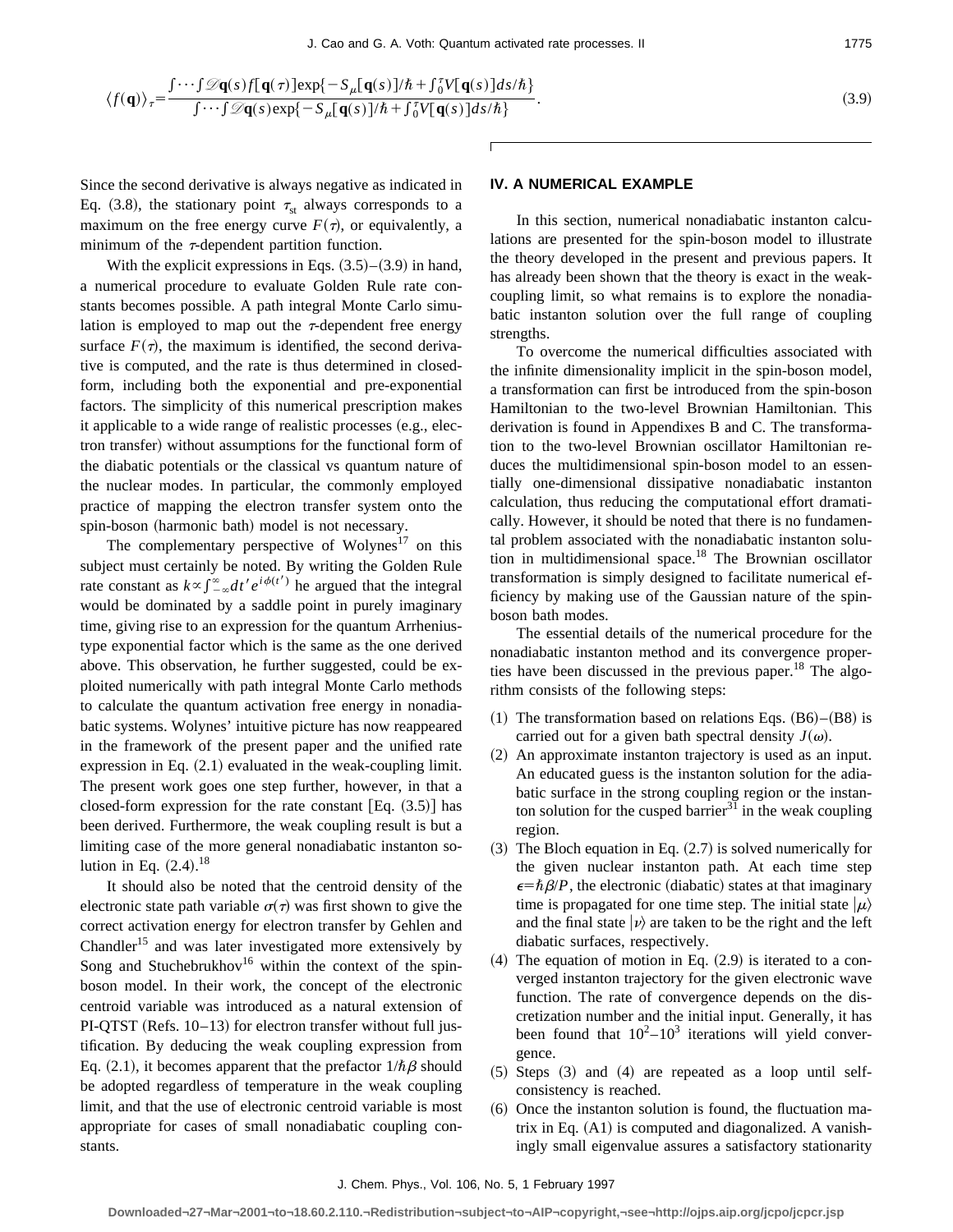

FIG. 1. A logarithmic plot of the rate constant  $k$  vs the nonadiabatic coupling constant  $\Delta$  for the spin-boson Hamiltonian given in Eq. (2.27). For comparison, the Golden Rule prediction from Eq.  $(2.31)$  is plotted as a dashed line, and the adiabatic instanton rate constant is plotted as a dot– dashed line.

condition  $[Eq. (2.9)]$  and a negative eigenvalue indicates the metastability of the particular solution (i.e., the "barrier'' partition function). The prefactor  $D$  in Eq.  $(2.10)$ can thus be calculated, and the action *S* and work *W* computed, hence yielding the instanton rate constant in Eq.  $(2.10)$ .

The spin-boson Hamiltonian is defined by Eq.  $(2.27)$ , and the spectral density in the present study was taken to be Ohmic with an exponential cutoff  $\omega_c$ , giving

$$
J(\omega) = \frac{\pi \hbar K}{2} \omega e^{-\omega/\omega_c},
$$
\n(4.1)

where  $K$  is the Kondo constant. The parameters were chosen in the present case to be  $\hbar$ =1.0,  $\beta$ =3.0,  $\omega_c$ =0.707, *K*=0.25. The Ohmic spectral density can be substituted into Eqs.  $(B6)$ – $(B8)$  to yield  $\omega_0^2 = 2\omega_c^2$ ,  $\lambda^2 = 2\hbar K \omega_c^3$ , and

$$
\Omega \,\hat{\eta}(\Omega) = \frac{\int d\omega \,\omega^2 e^{-\omega/\omega_c}}{\int d\omega \,\omega^2 e^{-\omega/\omega_c}/(\omega^2 + \Omega^2)} - 2\,\omega_c^2 - \Omega^2 \tag{4.2}
$$

which was evaluated numerically. A discretization parameter of  $P = 200$  was used in the calculations, and the convergence of the wavefunction and the nonadiabatic instanton trajectory was always achieved in less than 100 iterations.

In Fig. 1, the spin-boson rate constant is plotted as a function of the coupling constant  $\Delta$  on a logarithmic scale. In the strong coupling region, the nonadiabatic instanton rate approaches the adiabatic rate (dot–dashed line) because the coupling is strong enough that the quantum transition takes place on the lower adiabatic surface. The rate in this region has an exponential dependence on the coupling constant, namely,  $k \propto \exp(\beta \Delta)$ . In the weak coupling region, the nonadiabatic rate obviously becomes proportional to  $\Delta^2$ , as predicted by the Golden Rule (dashed line). The rate in this region can be described by the linearized semiclassical rate expression Eq.  $(2.31)$ . Overall, the nonadiabatic instanton solution bridges these two limits and is thus capable of treating systems described by an arbitrary nonadiabatic coupling strength. It should also be noted that numerically exact methods have been developed for studying the quantum dynamics of the spin-boson model for most values of the relevant parameters.4–9 The nonadiabatic instanton approach, however, does not rely on a harmonic bath assumption which is key to the quantum dynamical methods.

#### **V. CONCLUDING REMARKS**

In the present paper, the weak-coupling nonadiabatic limit of a newly proposed<sup>26</sup> unified expression for the quantum activated rate constant has been explored. The latter expression is based on the imaginary part of the barrier partition function which, in turn, arises from a steepest descent integration over a generalized reactive mode in quantum systems. This mode is seen to change its character depending on the temperature and the system at hand. Indeed, in the nonadiabatic limit the saddle point mode appears in an imaginary time integration. This perspective leads to a semiclassical Golden Rule rate constant expression which is general and independent of any approximations for the character of the nuclear modes. Even more importantly, the steepest descent treatment of the nuclear modes can be avoided altogether, thus retaining only the steepest descent evaluation of the imaginary time integral. This approach gives rise to a closedform expression for the Golden Rule rate constant which is also general and can be readily evaluated for realistic systems using imaginary time path integrals. By also using the imaginary part of the barrier partition function concept, the nonadiabatic instanton approach<sup>18</sup> was shown to go beyond the weak coupling expression through a study of the multidimensional spin-boson problem. The application of these ideas to realistic condensed phase systems is a priority for future research.

#### **ACKNOWLEDGMENTS**

This research was supported by the National Science Foundation (CHE-9410608) and by a National Science Foundation Presidential Young Investigator Award (CHE-9158079). We thank Dr. Lowell Ungar and Dr. Charles Schwieters for valuable comments on the manuscript.

# **APPENDIX A: EVALUATION OF THE NONADIABATIC INSTANTON PREFACTOR**

In this appendix, the prefactor  $D$  in Eq.  $(2.10)$  is explicitly expressed as a normalized determinant of the secondorder functional derivative matrix along the instanton trajectory.29,35 This procedure is numerically best implemented for a discretized path, i.e.,

$$
\frac{\partial^2 S}{\partial \mathbf{q}_i \partial \mathbf{q}_j} = \frac{\mathbf{m}}{\epsilon^2} \left( 2 \delta_{i,j} - \delta_{i,j+1} - \delta_{i,j-1} \right) + \delta_{i,j} \left\langle \frac{\partial^2 H_d[\mathbf{q}(\tau)]}{\partial \mathbf{q}_i \partial \mathbf{q}_i} \right\rangle_d + \epsilon \mathbf{C}_{d,ij},
$$
(A1)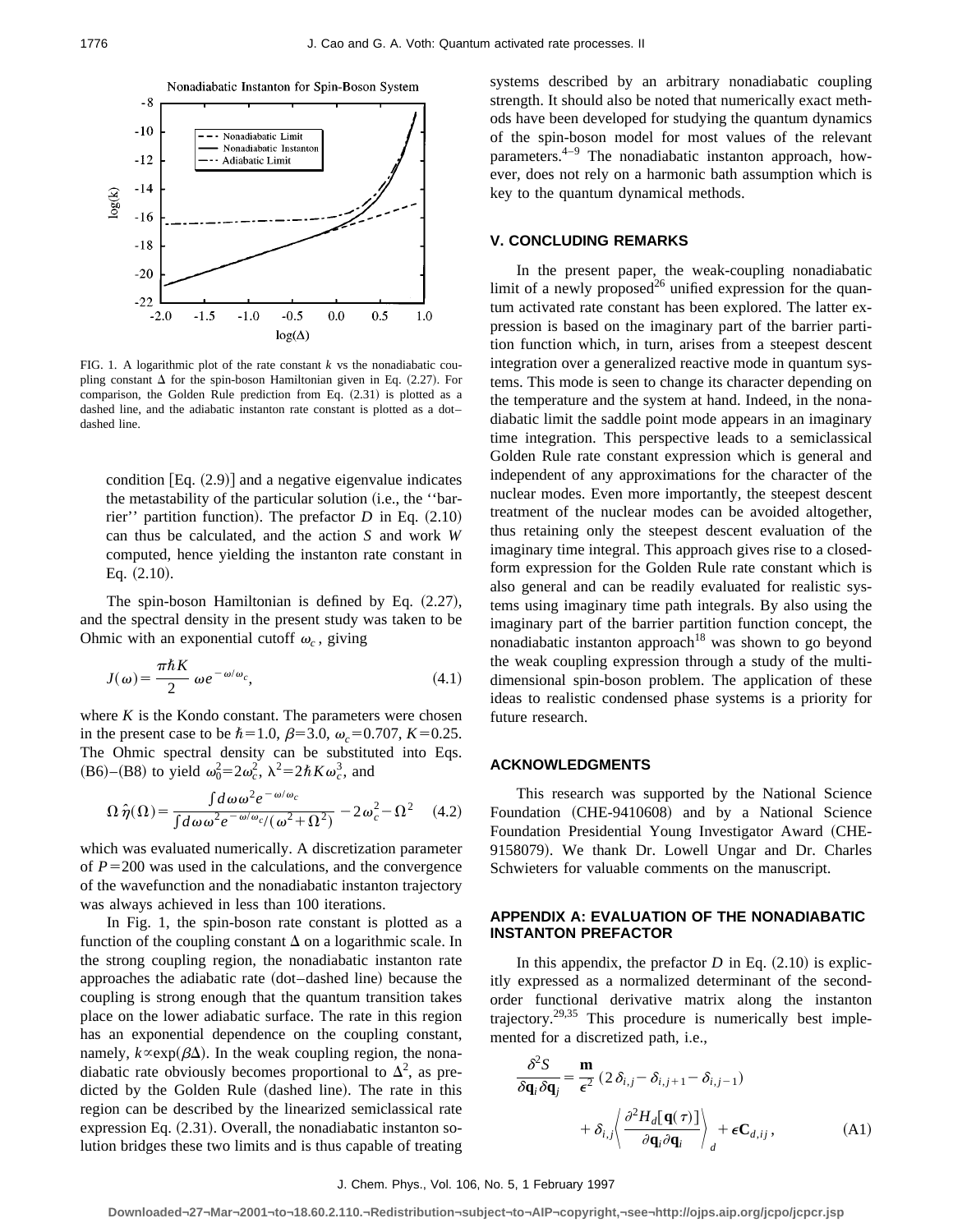where the indices *i* and *j* denote two different discretized imaginary time slices,  $q_i$  and  $q_j$  are the corresponding nuclear coordinates along the instanton path, and  $\epsilon = \hbar \beta / P$ , with *P* being the number of discretizations. Here, the quantum fluctuation correlation matrix is given by

$$
\mathbf{C}_{d,ij} = \left\langle \frac{\partial H_d[\mathbf{q}(\tau)]}{\partial \mathbf{q}_i} u(\tau_i, \tau_j) \frac{\partial H_d[\mathbf{q}(\tau)]}{\partial \mathbf{q}_j} \right\rangle_d
$$

$$
- \left\langle \frac{\partial H_d[\mathbf{q}(\tau)]}{\partial \mathbf{q}_i} \right\rangle_d \left\langle \frac{\partial H_d[\mathbf{q}(\tau)]}{\partial \mathbf{q}_j} \right\rangle_d.
$$
(A2)

The quantum average over the diabatic basis for  $\tau \le \hbar \beta/2$  is introduced here as

$$
\langle f(\tau) \rangle_{d} = \frac{\langle \nu | u(\hbar \beta/2, \tau) f(\tau) u(\tau, 0) | \mu \rangle}{\langle \nu | u(\hbar \beta/2, \tau) u(\tau, 0) | \mu \rangle},
$$
(A3)

or, if  $\tau \ge \hbar \beta/2$ , then

$$
\langle f(\tau) \rangle_{d} = \frac{\langle \nu | u(\hbar \beta, \tau) f(\tau) u(\tau, \hbar \beta/2) | \mu \rangle}{\langle \nu | u(\hbar \beta, \tau) u(\tau, \hbar \beta/2) | \mu \rangle}.
$$
 (A4)

In Eqs.  $(A3)$  and  $(A4)$ , the denominators are independent of the variable  $\tau$ . The quantum averages are carried out by assuming a particular nuclear path  $q(\tau)$  and are thus functionals of the nuclear paths.

The dimensionality implicit in the above equations is such that  $\delta^2 S/\delta q_i \delta q_j$  is a matrix of dimension  $N \times P$ , where *N* is the number of physical degrees of freedom of the system. When diagonalizing this matrix, there will be a negative eigenvalue giving rise to the imaginary part of the partition function, and a zero eigenvalue corresponding to the translationally invariant mode.<sup>21</sup> The existence of a zero eigenvalue is an indication of a true instanton solution. The removal of the zero eigenvalue requires the proper normalization.

For a free particle, the matrix describing the quantum path fluctuations is given by

$$
\frac{\delta^2 S}{\delta \mathbf{q}_i \delta \mathbf{q}_j} = \frac{\mathbf{m}}{\epsilon^2} \left( 2 \delta_{i,j} - \delta_{i,j+1} - \delta_{i,j-1} \right). \tag{A5}
$$

A normal-mode transformation leads to the eigensolutions of the matrix in Eq.  $(A5)$ , i.e., <sup>36</sup>

$$
\lambda_l = 2(m/\epsilon^2)[1 - \cos(2\pi l/P)],\tag{A6}
$$

where the index *l* ranges from  $-(P-1)/2$  to  $(P-1)/2$  for odd values of *P*, and it ranges from  $-(P-2)/2$  to *P*/2 for even values of *P*. The case of  $l=0$  gives a zero eigenvalue which corresponds to the translational invariance in the free particle space. Removal of this zero eigenvalue leads to the condition $36$ 

$$
\prod_{l\neq 0} \lambda_l = (m/\epsilon^2)^{P-1} P^2,\tag{A7}
$$

which recovers the correct free particle density.

Therefore, the instanton matrix in Eq.  $(A1)$  is normalized to the free particle prefactor, giving

$$
D = \lim_{P \to \infty} \frac{1}{P^2} \det' \left( \epsilon^2 \mathbf{m}^{-1} \frac{\delta^2 S}{\delta \mathbf{q}_i \delta \mathbf{q}_j} \right), \tag{A8}
$$

where "det'" stands for the value of the determinant with the zero eigenvalue removed. The above equation is used in the prefactor in Eq.  $(2.10)$ .

#### **APPENDIX B: THE TWO-LEVEL BROWNIAN OSCILLATOR MODEL**

The two-level Brownian oscillator model has been popularized as an analytically solvable model to describe electronic absorption line shapes and various nonlinear optical processes in condensed phases. $37,38$  In this model, the system and the bath are explicitly separated as  $H = H_s + H_b$ , where the system Hamiltonian is given by

$$
H_s = \Delta \sigma_x + \frac{1}{2} m \dot{q}^2 + \frac{1}{2} m \omega_0^2 \left( q - \frac{\lambda}{m \omega_0^2} \sigma_z \right)^2 \tag{B1}
$$

and the bath Hamiltonian is given by

$$
H_b = \sum_{j=1}^{N-1} \left[ \frac{1}{2} \overline{m}_j \dot{x}_j^2 + \frac{1}{2} \overline{m}_j \overline{\omega}_j^2 \left( x_j + \frac{\overline{c}_n}{\overline{m}_j \overline{\omega}_j^2} q \right)^2 \right].
$$
 (B2)

Here, *q* is the Brownian oscillator coordinate, with its bare frequency  $\omega_0$  and bare coupling constant  $\lambda$ , and the set of coordinates  $\{x_i\}$  constitutes the bath modes, with frequencies coordinates  $\{x_j\}$  constitutes the bath modes, with frequencies  $\{\overline{\omega}_j\}$ , masses  $\{\overline{m}_i\}$ , and coupling constants  $\{\overline{c}_i\}$ . To distinguish from the similar parameters in the spin-boson Hamiltonian in Eq.  $(2.27)$ , the bath parameters here are denoted with an overbar.

In the context of imaginary time path integrals, the bath Hamiltonian can be explicitly integrated out, resulting in the system path integral $^{28}$ 

$$
S_s/\hbar = \frac{1}{\hbar} \int_0^{\hbar \beta} d\tau H_s[q(\tau)] + \beta m \sum_{n>0} \Omega_n \hat{\eta}(\Omega_n) |\tilde{q}_n|^2,
$$
\n(B3)

where the last term is the influence functional. Here,  $\widetilde{q}_n$  is the Fourier transform of the path  $q(\tau)$ , defined as

$$
\widetilde{q}_n = \frac{1}{\hbar \beta} \int_0^{\hbar \beta} d\tau q(\tau) e^{-i\Omega_n \tau}, \tag{B4}
$$

with  $\Omega_n = 2\pi n/\hbar \beta$ , and  $\hat{\eta}(\Omega_n)$  is the Laplace transformation of the mass-scaled friction kernel, defined by

$$
\hat{\eta}(\Omega_n) = \sum_{j=1}^N \frac{\overline{c}_{j}^2}{m\overline{m}_j \overline{\omega}_j^2} \frac{\Omega_n}{\Omega_n^2 + \overline{\omega}_j^2}.
$$
 (B5)

Since the two models are equivalent, there exists a unique transformation between the spin-boson and the Brownian oscillator Hamiltonians. The derivation of this transformation is presented in Appendix C. With the definition of the spectral density in Eq.  $(2.28)$ , we can rewrite the relations given by Eqs.  $(C2)$ ,  $(C8)$ , and  $(C10)$  as

$$
\omega_0^2 = \frac{\int d\omega \omega J(\omega)}{\int d\omega J(\omega)/\omega},\tag{B6}
$$

$$
\lambda^2 = \frac{2m}{\pi} \int d\omega \omega J(\omega), \tag{B7}
$$

and

# J. Chem. Phys., Vol. 106, No. 5, 1 February 1997 **Downloaded¬27¬Mar¬2001¬to¬18.60.2.110.¬Redistribution¬subject¬to¬AIP¬copyright,¬see¬http://ojps.aip.org/jcpo/jcpcr.jsp**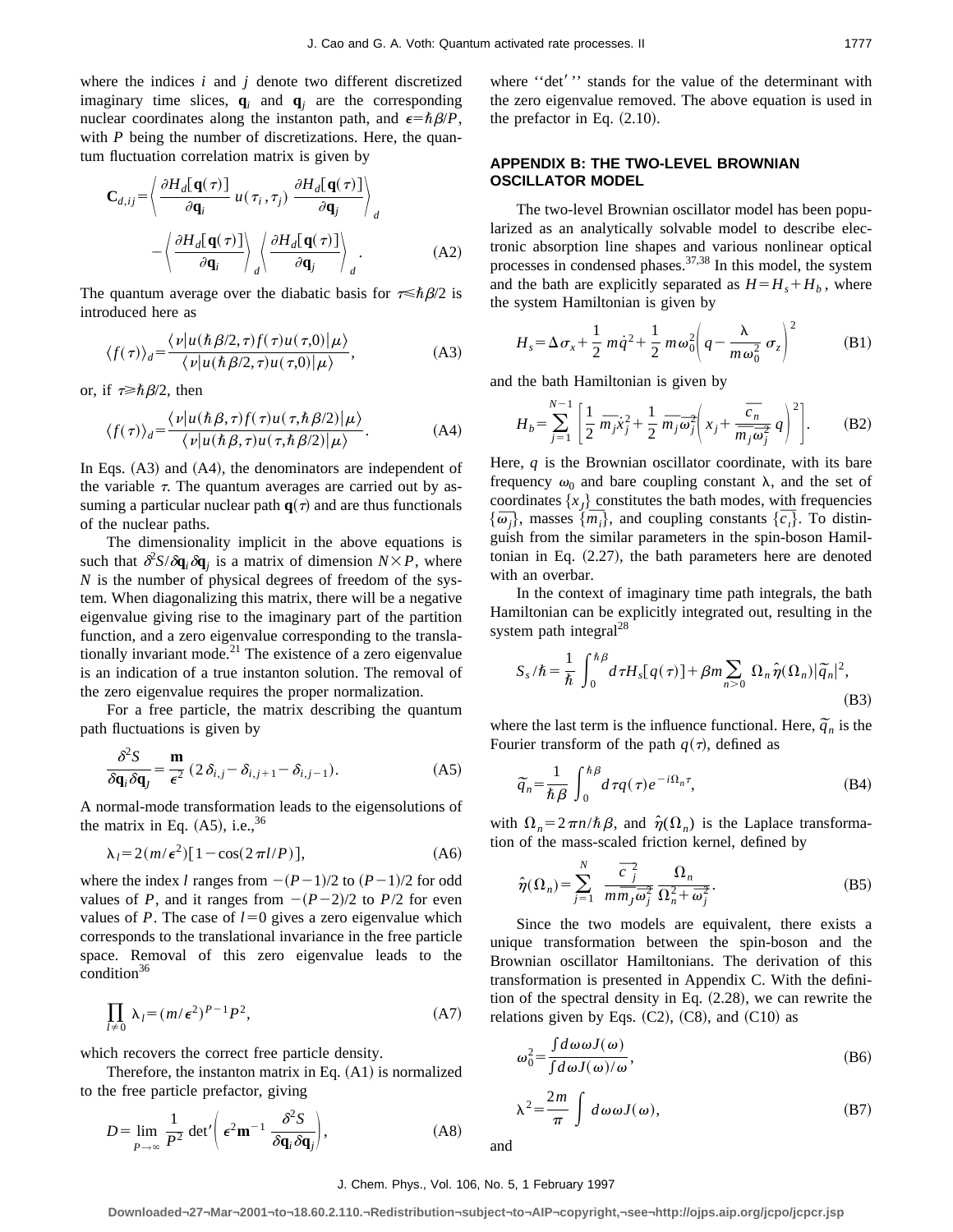$$
\Omega_n \hat{\eta}(\Omega_n) = \frac{\int d\omega \omega J(\omega)}{\int d\omega \omega J(\omega) / (\omega^2 + \Omega_n^2)} - \omega_0^2 - \Omega_n^2. \tag{B8}
$$

Thereby, all the parameters of the Brownian oscillator can be determined from the spectral density of the spin-boson model  $J(\omega)$ .

An important consequence of this transformation can be easily noted. Without the inclusion of the influence functional, the system Hamiltonian in Eq.  $(B1)$  gives an activation energy

$$
E_a = \frac{\lambda^2}{2m\omega_0^2} = \frac{1}{\pi} \int d\omega \frac{J(\omega)}{\omega},
$$
 (B9)

which recovers exactly the classical activation energy of the spin-boson Hamiltonian. When substituting into the singlemode rate expression, one obtains

$$
k \approx \frac{\Delta^2}{\hbar} \sqrt{\frac{\pi \sinh(b/2)}{2E_a \hbar \omega_0}} \exp\bigg[-\beta E_a \frac{\tanh(b/4)}{(b/4)}\bigg], \quad (B10)
$$

with  $b=\hbar\beta\omega_0$ . This expression approximates the Golden Rule rate constant and recovers the exact classical limit. In view of Eq. (B10), it might be reasonable to use  $\omega_0$  as a characteristic frequency of the nuclear system and to include the friction kernel only when both dissipation *and* quantum effects are significant. It should also be noted that the friction kernel Eq.  $(B8)$  is determined by the functional form of the spectral density but is independent of its strength.

# **APPENDIX C: TRANSFORMATION BETWEEN THE SPIN-BOSON AND BROWNIAN OSCILLATOR HAMILTONIANS**

In this appendix, we will derive the transformation from the spin-boson Hamiltonian to the two-level Brownian oscillator Hamiltonian (see also Refs. 31 and 39). First, we rewrite the relevant potential terms of the spin-boson Hamiltonian given in Eq.  $(2.27)$  as

$$
\sum_{i=1}^{N} \sigma_z c_i q_i = \sigma_z \lambda q, \qquad (C1)
$$

where  $q = \sum_{i=1}^{N} g_i q_i$ ,  $g_i = c_i/\lambda$ , and

$$
\lambda^2 = \sum_{i=1}^N c_i^2. \tag{C2}
$$

For simplicity, a unit mass is assumed in this appendix. Obviously, the new variable  $q$  is the collective coordinate which couples directly to the spin variable. Our goal is to find an effective potential for the term  $\sum_{i=1}^{N} \omega_i^2 q_i^2/2$  such that it consists of a set of harmonic oscillator coordinates  $\{x_i\}$  linearly coupled to *q*, that is

$$
\sum_{i=1}^{N} \frac{1}{2} \omega_i^2 q_i^2 = \frac{1}{2} \omega_0^2 q^2 + \sum_{j=1}^{N-1} \frac{1}{2} \overline{\omega}_j^2 \left( x_j + \frac{\overline{c}_j}{\overline{\omega}_j^2} q \right)^2 = V_{\text{eff}}.
$$
\n(C3)

In another words, we want to find a linear transformation from the coordinate set  ${q_i}$  to the collective coordinate  $q_0$ and its orthogonal set  $\{x_i\}$ .

A general coordinate transformation can be carried out by making use of the identity

$$
\prod_{i=1}^{N} \int dq_i \delta \left( q - \sum_{i=1}^{N} g_i q_i \right) \exp \left[ -\beta \sum_{i=1}^{N} \frac{1}{2} (\omega_i^2 q_i^2 + \Omega^2 q_i^2) \right]
$$
\n
$$
= \prod_{j=1}^{N-1} \int dx_j \exp \left[ -\beta \left( V_{\text{eff}} + \frac{1}{2} \Omega^2 q^2 + \sum_{j=1}^{N-1} \frac{1}{2} \Omega^2 x_j^2 \right) \right], \tag{C4}
$$

where  $\Omega$  is a real variable to be specified and  $V_{\text{eff}}$  is the effective potential given in the right-hand side of Eq.  $(C3)$ . Completing the Gaussian integration, we have  $40-42$ 

$$
W(\Omega) = \omega_0^2 + \Omega^2 - \sum_{j=1}^{N-1} \frac{\overline{c}_{j}^2}{\overline{\omega}_j^2 + \Omega^2} + \sum_{j=1}^{N-1} \frac{\overline{c}_{j}^2}{\overline{\omega}_j^2}
$$
 (C5)

and

$$
\prod_{i=1}^{N} (\omega_i^2 + \Omega^2) = W(\Omega) \prod_{j=1}^{N-1} (\overline{\omega}_j^2 + \Omega^2),
$$
 (C6)

where *W* is an auxiliary function defined as

$$
\frac{1}{W(\Omega)} = \sum_{i=1}^{N} \frac{g_i^2}{\omega_i^2 + \Omega^2}.
$$
 (C7)

The identity Eq.  $(C6)$  has been derived before and has been widely used in the Hamiltonian formulation of transition state theory. $43$ 

With these identities in hand, the frequency of the collective mode *q* is found to be

$$
\omega_0^2 = W(0) = \left(\sum_{i=1}^N \frac{g_i^2}{\omega_i^2}\right)^{-1},
$$
 (C8)

which can be interpreted as the average collective frequency of the nuclear system.

Now with the expression for  $\omega_0$  and  $\lambda$  explicitly given by Eqs.  $(C2)$  and  $(C8)$ , the system Hamiltonian  $(B1)$  is welldefined, but the bath Hamiltonian Eq.  $(B2)$  is yet to be determined. However, the full parameterization is not necessary because the effect of the bath is to introduce dissipation into the system. This effect is fully captured in the path integral framework by the friction kernel, given as

$$
\Omega_n \hat{\eta}(\Omega_n) = \sum_{j=1}^{N-1} \left[ \frac{\overline{c}_j^2}{\overline{\omega}_j^2} - \frac{\overline{c}_j^2}{(\overline{\omega}_j^2 + \Omega_n^2)} \right].
$$
 (C9)

An application of the identity in Eq.  $(C5)$  leads to

$$
\Omega_n \hat{\eta}(\Omega_n) = W(\Omega_n) - W(0) - \Omega_n^2
$$
  
= 
$$
\frac{1}{\sum_{i=1}^N g_i^2 / (\omega_i^2 + \Omega_n^2)} - \frac{1}{\sum_{i=1}^N g_i^2 / \omega_i^2} - \Omega_n^2,
$$
 (C10)

# J. Chem. Phys., Vol. 106, No. 5, 1 February 1997